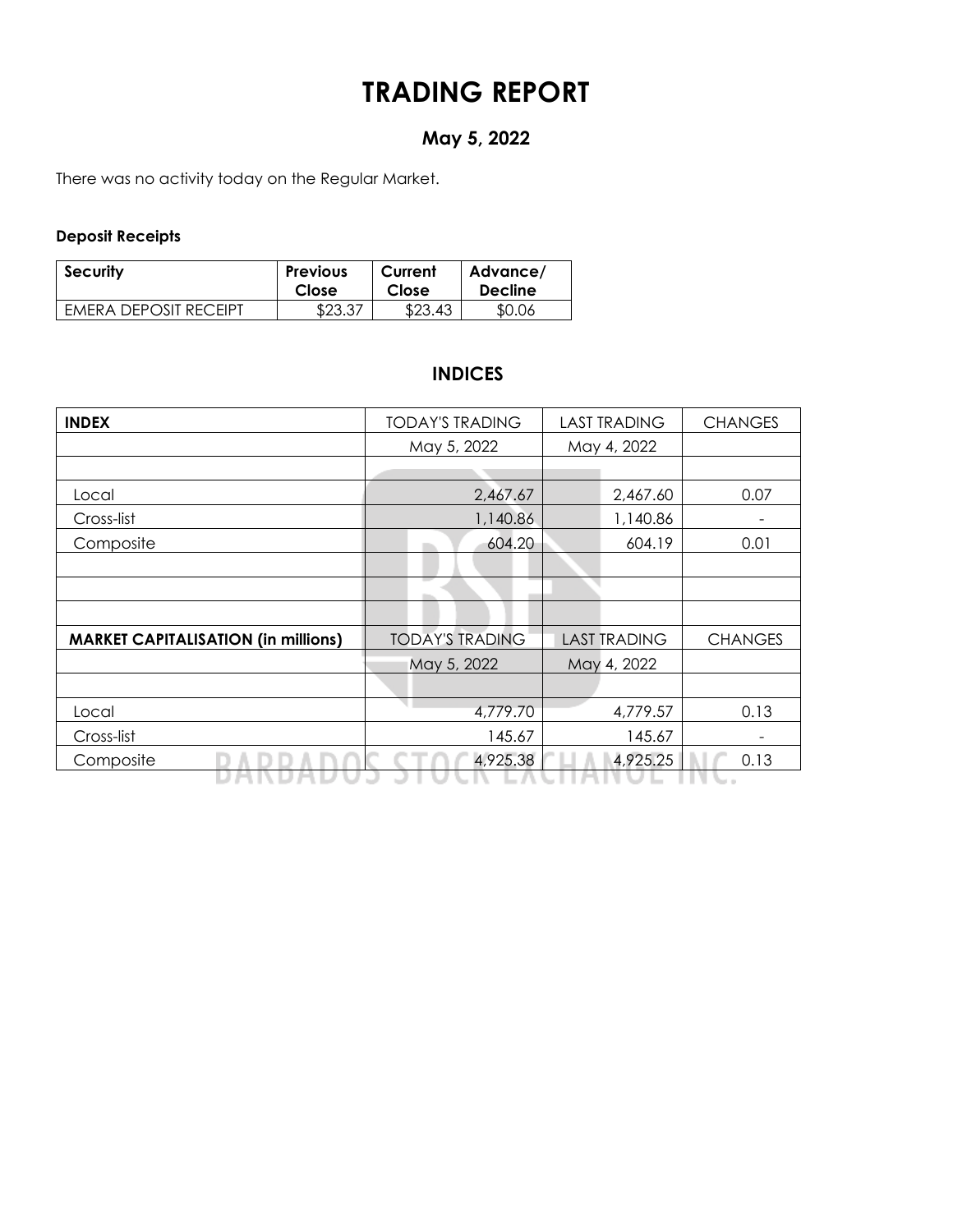### **MUTUAL FUNDS**

| May 5, 2022                                                                              |                                      |   |            |              |            |                             |  |  |  |
|------------------------------------------------------------------------------------------|--------------------------------------|---|------------|--------------|------------|-----------------------------|--|--|--|
| <b>ENDED</b>                                                                             | <b>NAME OF FUND</b>                  |   | <b>NAV</b> | <b>OFFER</b> | <b>BID</b> | <b>NAV</b><br><b>CHANGE</b> |  |  |  |
| 29-Apr-22                                                                                | REPUBLIC CAPITAL GROWTH FUND         | W | 1.3376     |              |            | $-0.0247$                   |  |  |  |
| 29-Apr-22                                                                                | REPUBLIC INCOME FUND                 | W | 1.2344     |              |            | 0.0004                      |  |  |  |
| 29-Apr-22                                                                                | REPUBLIC PROPERTY FUND               | W | 0.6542     |              |            | $-0.0012$                   |  |  |  |
| 29-Apr-22                                                                                | FORTRESS CARIBBEAN GROWTH FUND       | W | 7.4271     | 7.4271       | 7.4271     | $-0.1400$                   |  |  |  |
| 29-Apr-22                                                                                | FORTRESS HIGH INTEREST FUND - ACC.   | W | 2.0803     |              |            | $-0.0024$                   |  |  |  |
| 29-Apr-22                                                                                | FORTRESS HIGH INTEREST FUND - DIST.  | W | 0.9932     |              |            | $-0.0012$                   |  |  |  |
| 31-Mar-22                                                                                | ROYAL FIDELITY SELECT BALANCED FUND  | m | 5.8506     | 5.8506       | 5.7992     | $-0.0670$                   |  |  |  |
| 31-Mar-22                                                                                | ROYAL FIDELITY STRATEGIC GROWTH FUND | m | 1.0881     | 1.0881       | 1.0663     | $-0.0215$                   |  |  |  |
| 31-Mar-22                                                                                | ROYAL FIDELITY PREMIUM INCOME FUND   | m | 1.7063     | 1.7063       | 1.6722     | $-0.0027$                   |  |  |  |
| 29-Apr-22                                                                                | SAGICOR GLOBAL BALANCED FUND         | W | 2.80       |              |            | $-0.04$                     |  |  |  |
| 29-Apr-22                                                                                | SAGICOR SELECT GROWTH FUND           | W | 1.70       |              |            | $-0.03$                     |  |  |  |
| SAGICOR PREFERRED INCOME FUND<br>29-Apr-22                                               |                                      |   | 0.96       |              |            | 0.00                        |  |  |  |
| * Indicates the Fund is currently ex-div   ^ Indicates the Fund values have been revised |                                      |   |            |              |            |                             |  |  |  |

NOTES: QUOTATIONS AND NET ASSET VALUE PER SHARE ARE SUPPLIED BY THE FUND MANAGEMENT. THE OFFERING PRICE INCLUDES NET ASSET VALUE PLUS ENTRY COSTS.

 $m =$  monthly valuation,  $q =$  quarterly valuation,  $w =$  weekly

# **BARBADOS STOCK EXCHANGE INC.**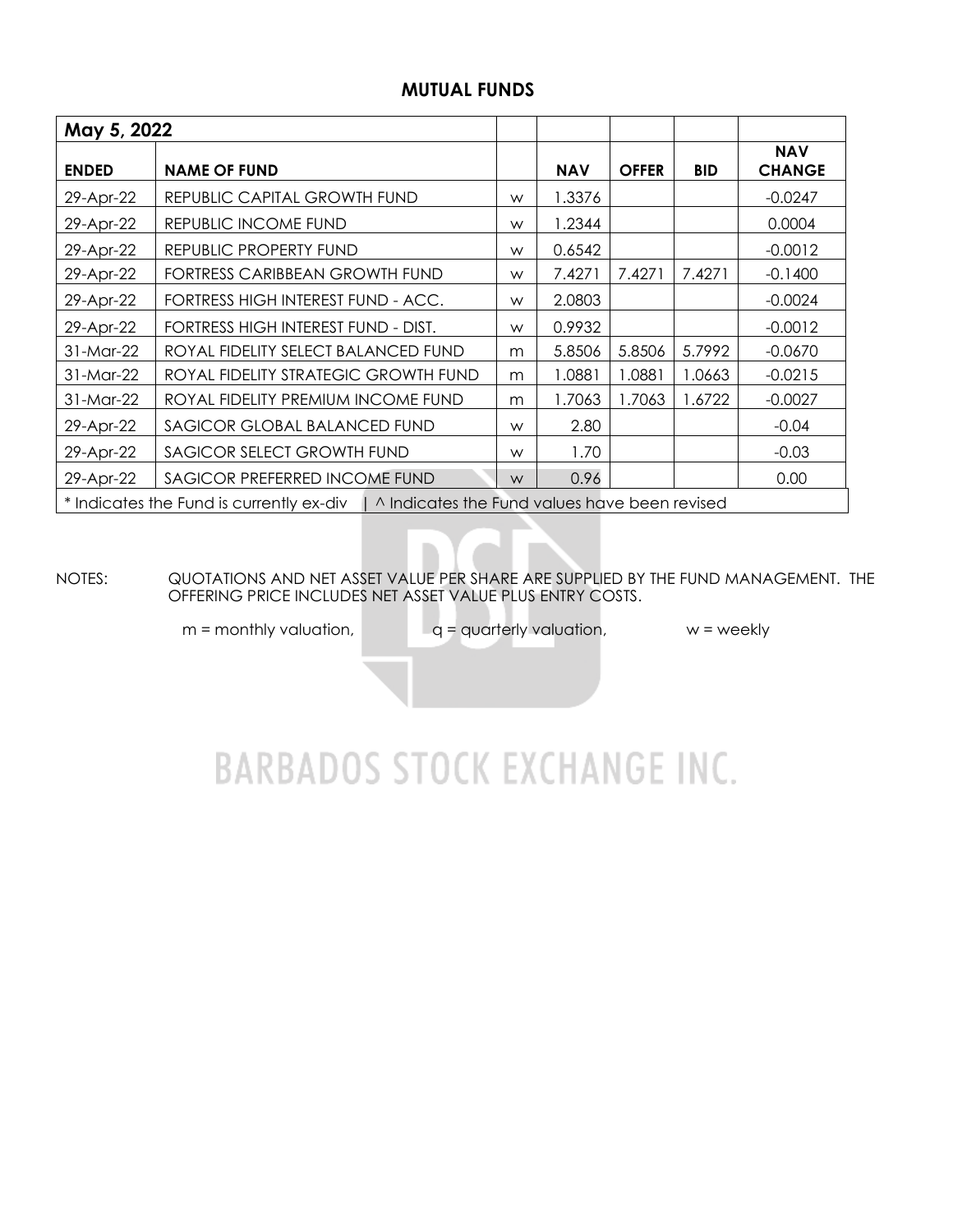#### **NEWS \*\*\*\*\*\*\*\*\*\*\*\*\*\*\*\*\*\*\*\*\*\*\*\*\*\*\*\*\*\*\*\*\***

#### **ANNUAL GENERAL MEETINGS**

**Cave Shepherd and Company Limited** – Directors have fixed April 6th, 2022, as the record date for the determination of shareholders entitled to receive notice of the Annual General Meeting of the Company which will be held on May 11<sup>th</sup>, 2022 at 5:30 p.m. at Lloyd Erskine Sandiford Centre.

**Emera Deposit Receipt** – Directors have fixed March 28<sup>th</sup>, 2022, as the record date for the determination of shareholders entitled to receive notice of the Annual General Meeting of the Company which will be held on May 26th, 2022.

#### **DIVIDEND NOTICES**

**Goddard Enterprises Limited** – Directors have declared a final dividend of one (\$0.010) BBD cent per share to be paid on May 31st, 2022, to Shareholders on record at close of business on April 29th, 2022.

**Emera Deposit Receipt** - Directors have declared a cash dividend of sixty-six point two five (CDN \$0.6625) cents per common share to be paid on **May 16th, 2022**, to Shareholders on record at close of business on **May 2nd, 2022**. Registered holders of depositary receipts ("Depositary Receipts") issued pursuant to Section 4.1 of the Amended and Restated Deposit Agreement dated February 2nd, 2016 among Emera, the Barbados Central Securities Depository Inc. and registered and beneficial holders of depositary receipts from time to time, are entitled to receive, in proportion to the number of Depositary Receipts held by them, respectively, a distribution in the amount of any cash received by the Barbados Central Securities Depository Inc. (net of any applicable withholding taxes) in connection with the Dividend (the "Distribution").

**West India Biscuit Company Limited** – Directors have declared an interim dividend of twenty-five (\$0.25) BBD cent per share to be paid on May 19th, 2022, to Shareholders on record at close of business on May 13th, 2022.

#### **BSE NOTICES**

#### **COVID-19 PROCEDURAL UPDATE**

Effective **April 19th, 2021**, the offices of the Barbados Stock Exchange Inc. (BSE) and the Barbados Central Securities Depository Inc. (BCSDI) have reopened. Our office hours are **Monday** to **Friday** from **8:00 a.m.** to **4:00 p.m.**

Kindly note that mandatory digital temperature checks and hand sanitizing for all persons entering the building will be enforced. These checks will be conducted on both staff and clients alike by trained personnel. While we acknowledge that every person with fever may not be COVID-19 positive and that some individuals may present without symptoms, please note that any person with a temperature reading of 100˚ F (37.8˚ C) or over will be denied entry to conduct business within our offices.

We wish to thank you in advance for your understanding, however, we must emphasize that this is a necessary step for the protection of staff and clients alike.

#### **TRADING SUSPENSION**

The **Barbados Stock Exchange Inc. (BSE)** wishes to advise that due to non-compliance with **Section 4301.1(1)** of the **Rules of the International Securities Market (ISM)** which states, *"The Exchange may suspend trading in or apply to the FSC for an order to delist a security at any time, subject to any terms and conditions it considers appropriate, if the Exchange is of the opinion that: 1) the listed issuer is in violation of the listing rules or the listing*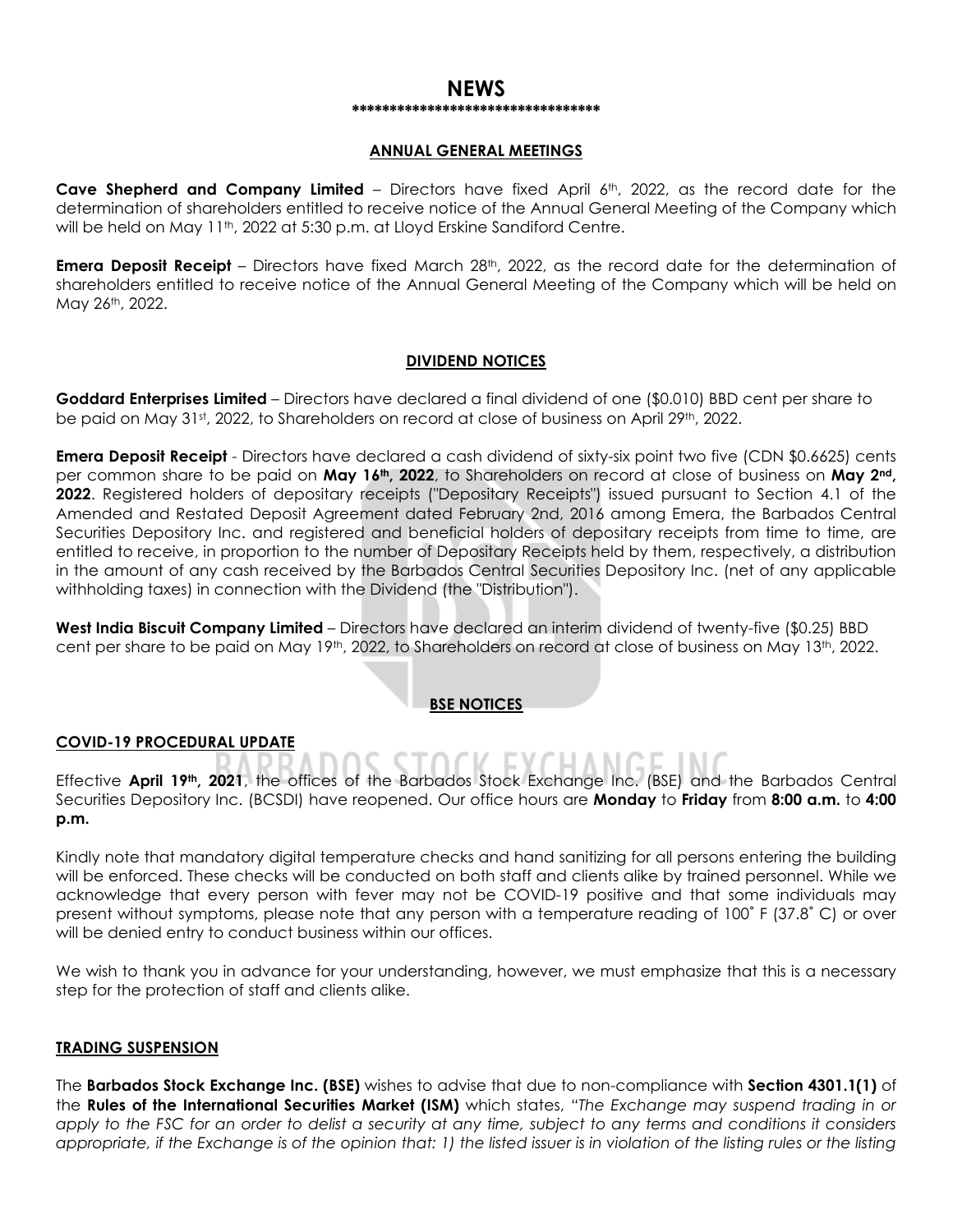*agreement"*, trading in the Common Shares of **Shri Karni Holdings Limited** will be suspended with immediate effect on **February 4th, 2022**.

The **Barbados Stock Exchange Inc. (BSE)** wishes to advise that due to non-compliance with **Section 4.01.3** and subject to **Section 3.01.5.(1)(b)** of the Rules of the Barbados Stock Exchange Inc. trading in the Common Shares of **Banks Holdings Limited** were suspended effective **December 10th, 2019**.

The **Barbados Stock Exchange Inc. (BSE)** wishes to advise that due to non-compliance with **Section 4.01.3** and subject to **Section 3.01.5.(1)(b)** of the Rules of the Barbados Stock Exchange Inc. trading in the Common Shares of **Barbados Dairy Industries Limited** were suspended effective **December 10th, 2019**.

The **Barbados Stock Exchange Inc. (BSE)** wishes to advise that to facilitate the closing of the Scheme of Arrangement effected by way of Section 99 of the Companies Act 1981 of Bermuda involving the transfer of all the issued and outstanding shares in **Sagicor Financial Corporation Limited** to **Alignvest Acquisition II**, it has suspended trading in the security **Sagicor Financial Corporation Limited**.



# **BARBADOS STOCK EXCHANGE INC.**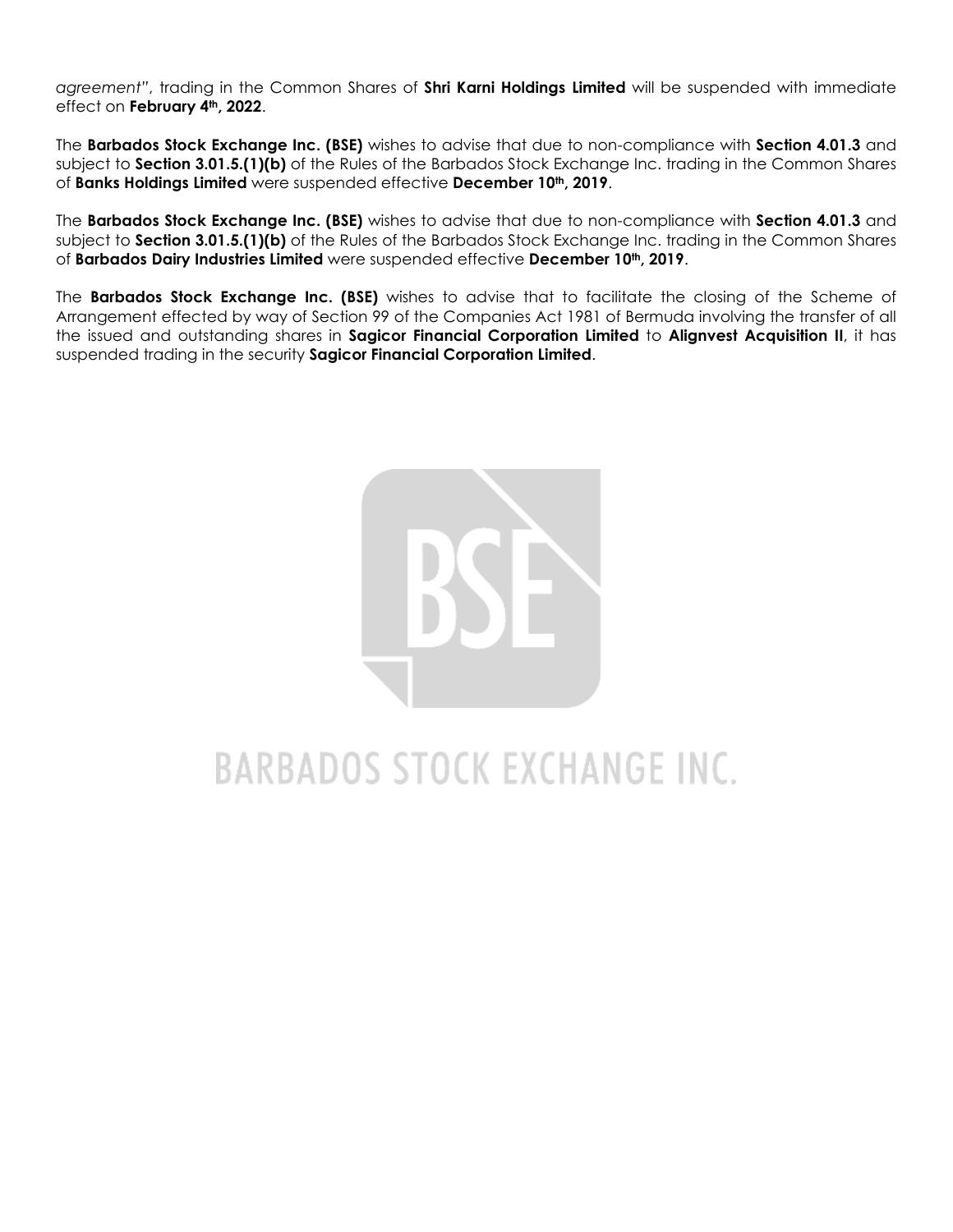| 8th Avenue Belleville, ST. MICHAEL. BARBADOS.   | TEL:436-9871/72 FAX 429-8942 website:<br>www.bse.com.bb |        |      |     |               |                  |                 |                     |              |                           |                    |
|-------------------------------------------------|---------------------------------------------------------|--------|------|-----|---------------|------------------|-----------------|---------------------|--------------|---------------------------|--------------------|
| <b>SHARE SUMMARY INFORMATION</b>                |                                                         |        |      |     |               |                  |                 |                     |              |                           |                    |
| Thursday May 5, 2022                            |                                                         |        |      |     |               |                  |                 |                     |              |                           |                    |
| Company                                         | <b>Last Trade</b><br>Date                               | Volume | High | Low | Last<br>Close | Current<br>Close | Price<br>Change | <b>Bid</b><br>Price | Ask<br>Price | <b>Bid</b><br><b>Size</b> | Ask<br><b>Size</b> |
| ABV Investments Incorporated                    | 26-Apr-22                                               |        |      |     | \$0.30        | \$0.30           |                 | \$0.01              | \$0.30       | 9,539                     | 14,383             |
| <b>BICO Limited</b>                             | 17-Feb-22                                               |        |      |     | \$3.11        | \$3.11           |                 | \$3.10              | \$3.11       | 70                        | 2,330              |
| <b>Banks Holdings Limited -+</b>                | 09-Dec-19                                               |        |      |     | \$4.85        | \$4.85           |                 | \$4.85              |              | 14,477                    |                    |
| <b>Barbados Dairy Industries Limited -+</b>     | 04-Oct-19                                               |        |      |     | \$3.00        | \$3.00           |                 |                     |              |                           |                    |
| <b>Barbados Farms Limited</b>                   | 05-Apr-22                                               |        |      |     | \$0.40        | \$0.40           |                 |                     | \$0.68       |                           | 1,600              |
| Cave Shepherd and Company Limited               | 19-Apr-22                                               |        |      |     | \$4.18        | \$4.18           |                 |                     | \$4.18       |                           | 57                 |
| FirstCaribbean International Bank               | 19-Apr-22                                               |        |      |     | \$1.69        | \$1.69           |                 |                     | \$1.69       |                           | 40,514             |
| Eppley Caribbean Property Fund SCC - Dev Fund   | 03-May-22                                               |        |      |     | \$0.15        | \$0.15           |                 | \$0.12              | \$0.16       | 322,840                   | 1,000,228          |
| Eppley Caribbean Property Fund SCC - Value Fund | 03-May-22                                               |        |      |     | \$0.51        | \$0.51           |                 |                     | \$0.52       |                           | 109,756            |
| <b>Goddard Enterprises Limited -*</b>           | 04-May-22                                               |        |      |     | \$2.30        | \$2.30           |                 | \$2.31              |              | 10,615                    |                    |
| Insurance Corporation of Barbados Limited       | 19-Apr-22                                               |        |      |     | \$1.78        | \$1.78           |                 |                     | \$1.98       |                           | 2,900              |
| One Caribbean Media Limited                     | 30-Mar-21                                               | L.     |      |     | \$2.20        | \$2.20           |                 |                     | \$1.60       |                           | 9,051              |
| Sagicor Financial Corporation Pref 6.5%         | $23$ -Jun-16                                            |        |      |     | \$2.26        | \$2.26           |                 |                     |              |                           |                    |
| Sagicor Financial Corporation Limited -+        | 29-Nov-19                                               |        |      |     | \$2.80        | \$2.80           |                 |                     |              |                           |                    |
| West India Biscuit Company Limited              | $21-Apr-22$                                             |        |      |     | \$31.25       | \$31.25          |                 | \$14.45             |              | 21                        |                    |
| Emera Deposit Receipt -*                        | 14-Aug-20                                               |        |      |     | \$23.37       | \$23.43          | \$0.06          | \$23.00             |              | 30                        |                    |
| <b>TOTAL SHARES BOUGHT &amp; SOLD</b>           |                                                         | ٠      |      |     |               |                  |                 |                     |              |                           |                    |
|                                                 |                                                         |        |      |     |               |                  |                 |                     |              |                           |                    |
| <b>Junior Market</b>                            |                                                         |        |      |     |               |                  |                 |                     |              |                           |                    |
| <b>TOTAL SHARES BOUGHT &amp; SOLD</b>           |                                                         |        |      |     |               |                  |                 |                     |              |                           |                    |
|                                                 |                                                         |        |      |     |               |                  |                 |                     |              |                           |                    |
| <b>Fixed Income</b>                             |                                                         |        |      |     |               |                  |                 |                     |              |                           |                    |
| GOB Series B                                    | 04-May-22                                               |        |      |     | \$73.00       | \$73.00          |                 | \$73.00             | \$80.00      | 555, 361.22               | 2,732.00           |
| <b>GOB</b> Series C                             |                                                         |        |      |     |               |                  |                 | \$75.00             |              | 100,000.00                |                    |
| <b>GOB</b> Series D                             | 12-Nov-19                                               |        |      |     | \$50.00       | \$50.00          |                 |                     |              |                           |                    |
| <b>GOB</b> Series F                             | 17-Feb-22                                               |        |      |     | \$89.00       | \$89.00          |                 |                     |              |                           |                    |
| <b>GOB</b> Series I                             | 24-Mar-20                                               |        |      |     | \$65.00       | \$65.00          |                 |                     | \$70.00      |                           | 19,617.00          |
| <b>TOTAL SHARES BOUGHT &amp; SOLD</b>           |                                                         |        |      |     |               |                  |                 |                     |              |                           |                    |
| $*$ = Security is Trading X-Div                 |                                                         |        |      |     |               |                  |                 |                     |              |                           |                    |
| *+* = Security is Suspended                     |                                                         |        |      |     |               |                  |                 |                     |              |                           |                    |
| $**$ = Rights Issued                            |                                                         |        |      |     |               |                  |                 |                     |              |                           |                    |